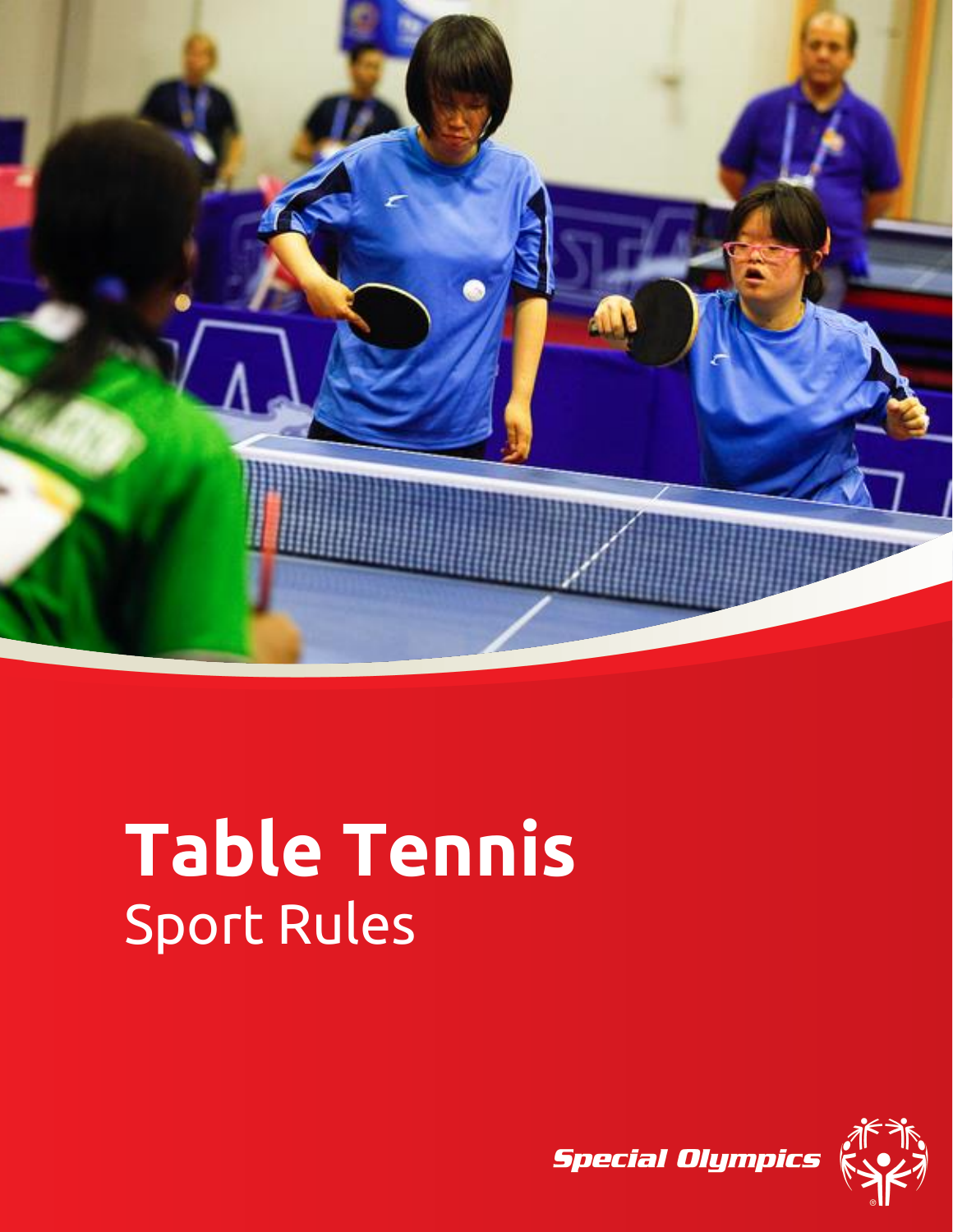





## **TABLE OF CONTENTS**

| 1. |            |       |  |
|----|------------|-------|--|
| 2. |            |       |  |
|    | 2.1        |       |  |
|    | 2.2        |       |  |
|    | 2.3        |       |  |
|    | 2.4        |       |  |
|    | 2.5        |       |  |
|    | 2.6        |       |  |
|    | 2.7        |       |  |
|    | 2.8        |       |  |
|    | 2.9        |       |  |
|    | 2.10       |       |  |
| 3. |            |       |  |
|    | 3.1        |       |  |
|    | 3.2<br>3.3 |       |  |
|    | 3.4        |       |  |
|    | 3.5        |       |  |
| 4. |            |       |  |
|    | 4.1        |       |  |
|    | 4.2        |       |  |
|    | 4.3        |       |  |
|    | 4.4        |       |  |
|    | 4.5        |       |  |
|    | 4.6        |       |  |
|    | 4.7        |       |  |
|    | 4.8        |       |  |
|    | 4.9        |       |  |
|    | 4.10       |       |  |
|    | 4.11       |       |  |
|    | 4.12       |       |  |
|    | 4.13       |       |  |
| 5. |            |       |  |
|    | 5.1        |       |  |
|    |            |       |  |
|    |            |       |  |
|    |            |       |  |
|    |            |       |  |
|    |            |       |  |
|    |            | 5.1.5 |  |
|    |            | 5.1.6 |  |
|    |            | 5.1.7 |  |
|    |            | 5.1.8 |  |
|    |            |       |  |
|    |            |       |  |
|    |            |       |  |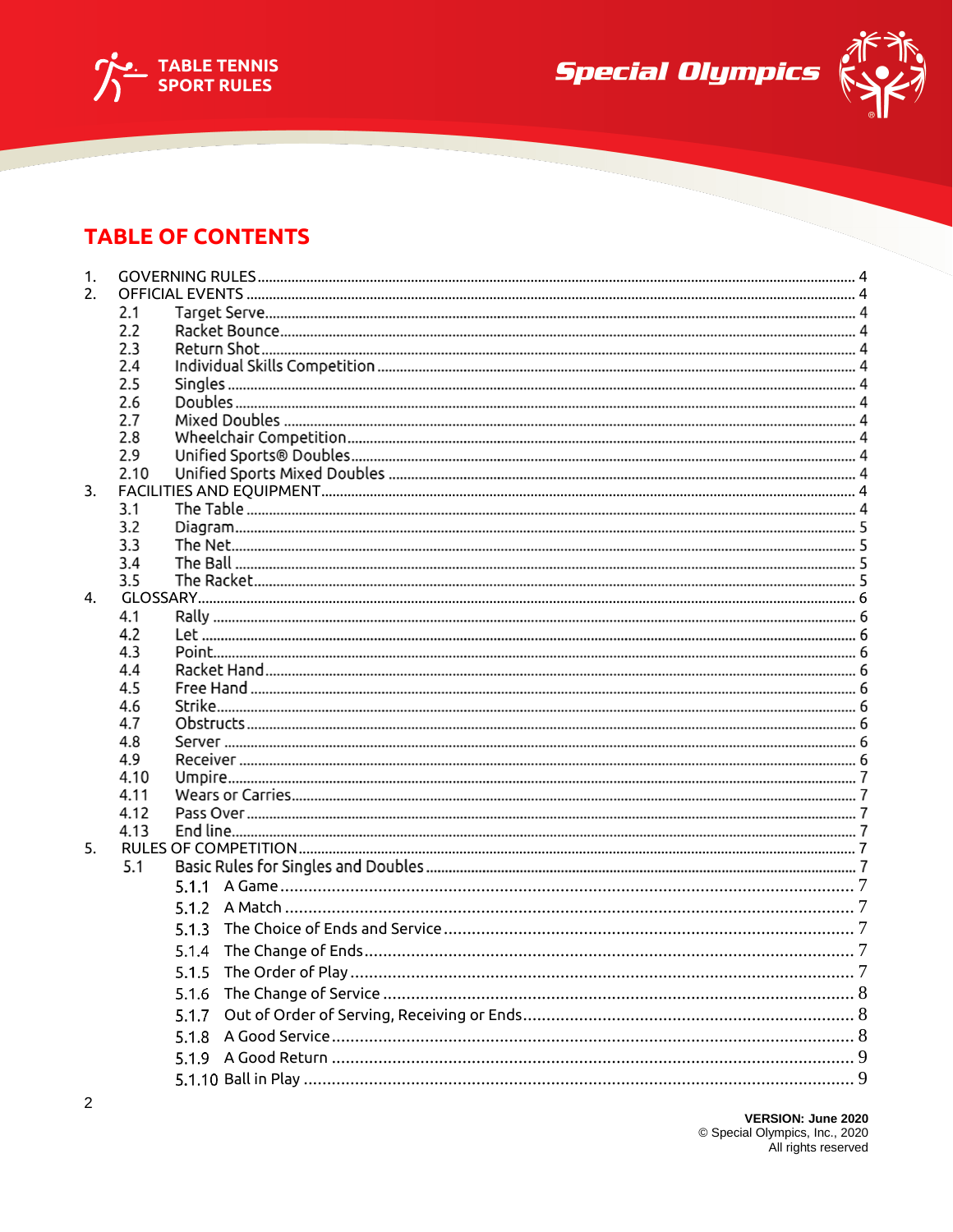



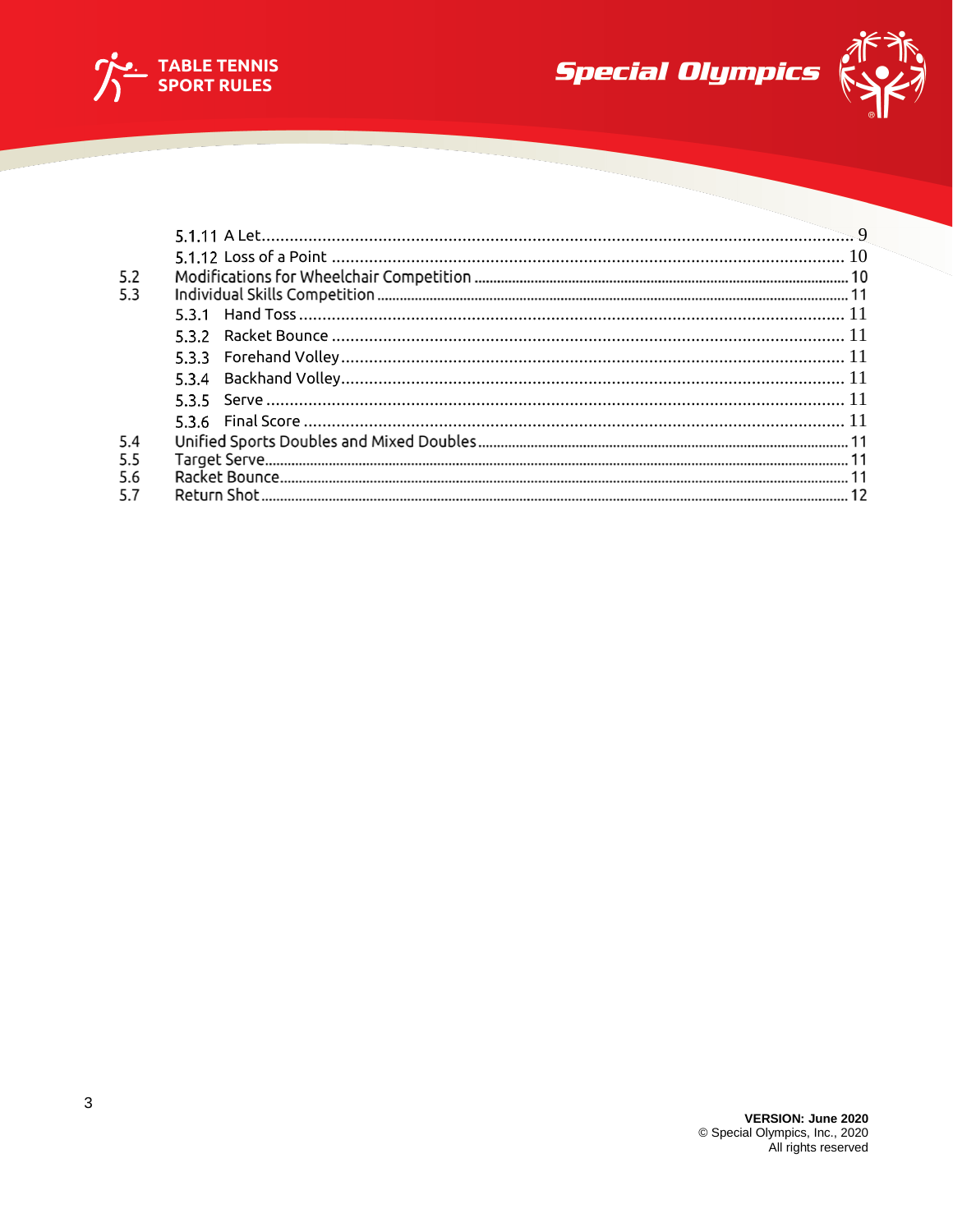





#### <span id="page-3-0"></span>**1. GOVERNING RULES**

The Official Special Olympics Sports Rules for Table Tennis shall govern all Special Olympics competitions. As an international sports program, Special Olympics has created these rules based upon International Table Tennis Federation (ITTF) and International Paralympic Table Tennis Committee (IPTTC) Rules for table tennis found at [http://www.ittf.com/ a](http://www.ittf.com/)nd [http://www.ipttc.org/ r](http://www.ipttc.org/)espectively. IPTTC rules shall be used during wheelchair competitions. ITTF, IPTTC or National Governing Body (NGB) rules shall be employed except when they are in conflict with the Official Special Olympics Sports Rules for Table Tennis or Article I. In such cases, the Official Special Olympics Sports Rules for Table Tennis shall apply.

Refer to Article 1[, http://media.specialolympics.org/resources/sports-essentials/general/Sports-Rules-](http://media.specialolympics.org/resources/sports-essentials/general/Sports-Rules-Article-1.pdf)[Article-1.pdf,](http://media.specialolympics.org/resources/sports-essentials/general/Sports-Rules-Article-1.pdf) for more information pertaining to Codes of Conduct, Training Standards, Medical and Safety Requirements, Divisioning, Awards, Criteria for Advancement to Higher Levels of Competition, and Unified Sports.

#### <span id="page-3-1"></span>**2. OFFICIAL EVENTS**

The range of events is intended to offer competition opportunities for athletes of all abilities. Programs may determine the events offered and, if required, guidelines for the management of those events. Coaches are responsible for providing training and event selection appropriate to each athlete's skill and interest.

The following is a list of official events available in Special Olympics.

- $2.1$ Target Serve
- $2.2$ Racket Bounce
- $2.3$ Return Shot
- $2.4$ Individual Skills Competition
- $2.5$ **Singles**
- $2.6$ Doubles
- Mixed Doubles  $2.7$
- $2.8$ Wheelchair Competition
- $2.9$ Unified Sports® Doubles
- 2.10 Unified Sports Mixed Doubles

#### <span id="page-3-2"></span>**3. FACILITIES AND EQUIPMENT**

- $3.1$ The Table
	- $3.1.1$ The table surface shall be rectangular, measuring 2.74 meters (9 ft) long by 1.525 meters (5 ft) wide. It shall be supported so that its upper surface, termed the "playing surface," shall lie in a horizontal plane 76 centimeters (2 ft, 6 in) above the floor.
	- $3.1.2$ It shall be made of any material and shall yield a uniform bounce of no less than 22 centimeters (8.75 in) and not more than 25 centimeters, (9.75 in) when a standard ball is dropped from a height of 30.5 centimeters (12 in) above its surface. A white line, two centimeters (3/4 in) wide, shall border the table surface edges. The lines on the end are referred to as end lines, and the lines on the side are referred to as sidelines.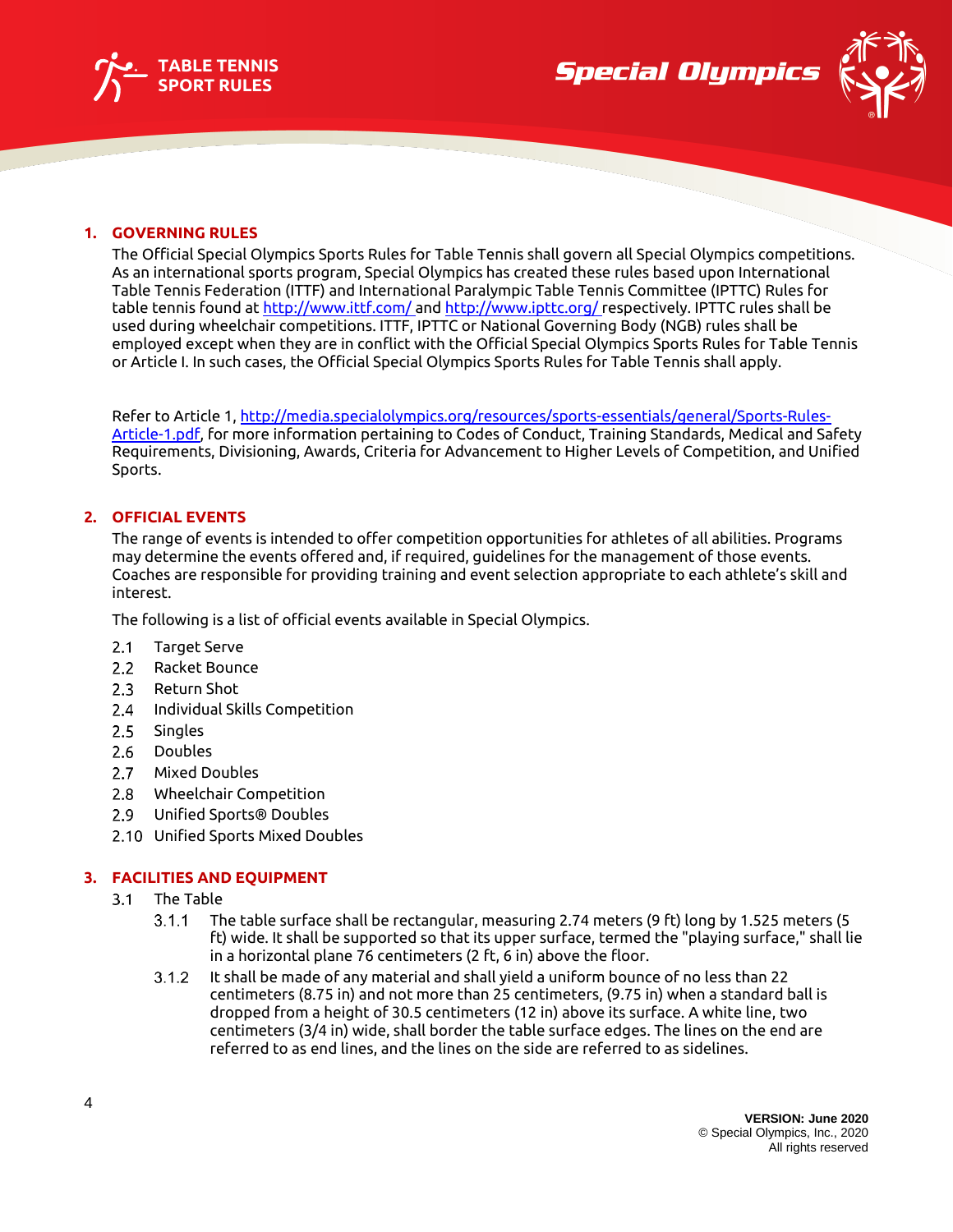



- $3.1.3$ For doubles, the playing surface shall be divided into halves by a white center line, three millimeters (1/8 in) wide, running parallel with the sidelines. The center line shall be regarded as part of each right half-court.
- The playing surface shall include the top edges of the table, but not the sides of the tabletop  $3.1.4$ below the edges.

#### $3.2$ Diagram



### 3.3 The Net

- $3.3.1$ The playing surface shall be divided into two courts of equal size by a vertical net running parallel with the end lines.
- $3.3.2$ The net shall be suspended by a cord attached at each end to upright posts that are 15.25 centimeters (6 in) high.
- $3.3.3$ The net, with its suspension, shall be 183 centimeters (6 ft) long, and its top, along its whole length, shall be 15.25 centimeters (6 in) above the playing surface. The bottom of the net, along its whole length, shall be close to the playing surface, and the ends of the net shall be close to the supporting posts.
- $3.3.4$ The net assembly shall consist of the net, its suspension and the supporting posts, including the clamps attaching them to the table.
- $3.4$ The Ball
	- $3.4.1$ The ball shall be spherical with a diameter of 40 millimeters (1.57 in).
	- $3.4.2$ The ball shall weigh 2.7 grams.
	- $3.4.3$ The ball shall be made of celluloid or similar plastic material and shall be white, or orange and matt.
- $3.5$ The Racket
	- $3.5.1$ The racket may be of any size, shape or weight.
	- $3.5.2$ The blade shall be of wood, continuous of even thickness, flat and rigid.
	- $3.5.3$ At least 85 percent of the blade, by thickness, shall be of natural wood.
	- $3.5.4$ An adhesive layer within the blade may be reinforced with fibrous material, such as carbon fiber, glass fiber or compressed paper, but shall not be thicker than 7.5 percent of the total thickness or 0.35 millimeters, whichever is smaller.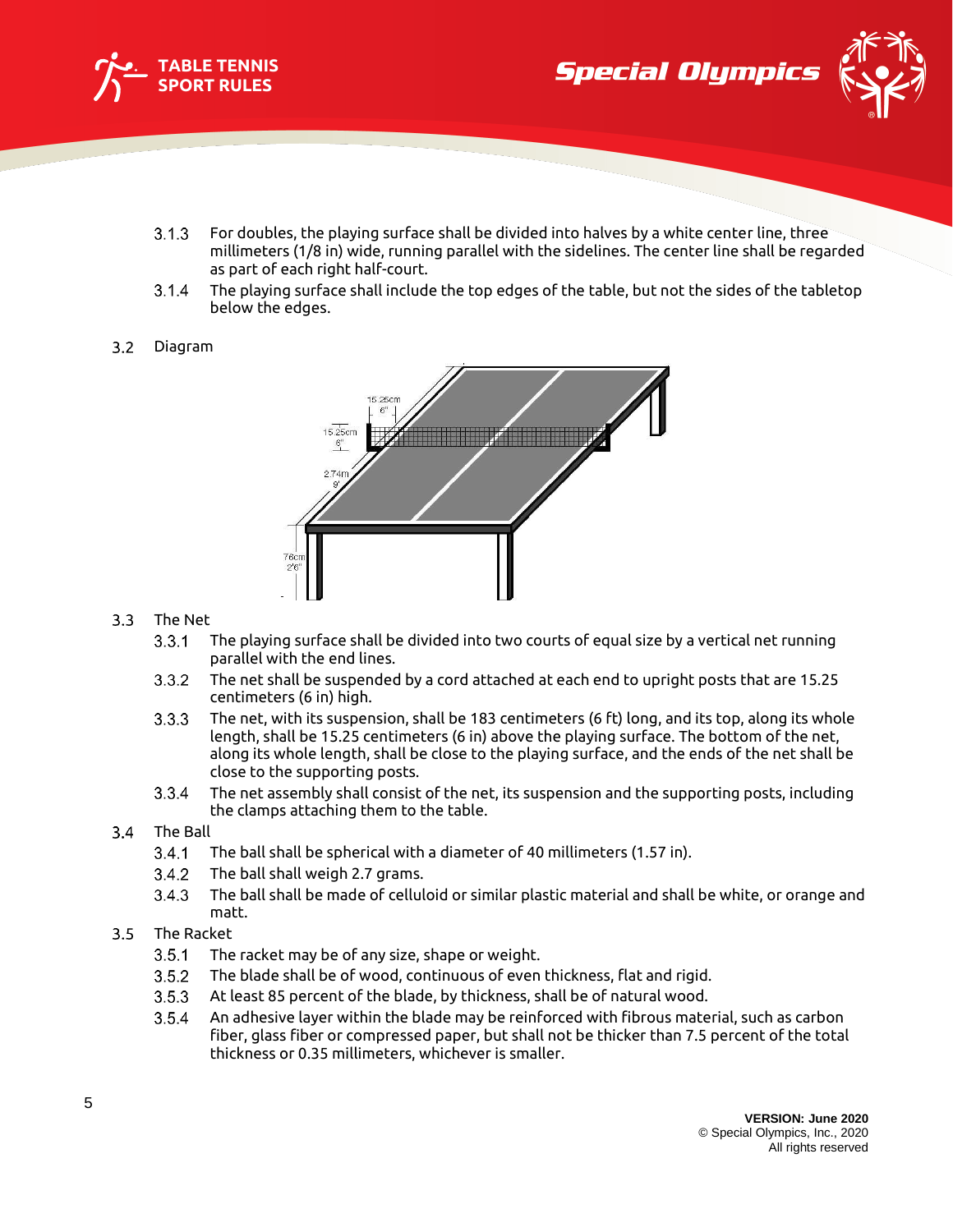



- 
- $3.5.5$ A side of the blade used for striking the ball shall be covered with either ordinary pimpled rubber, with pimples outwards, having a total thickness, including adhesive, of not more than 2 millimeters (1/16 in) or sandwich rubber, with pimples inwards or outwards, having a total thickness, including adhesive, of not more than 4 millimeters.
- $3.5.6$ The covering material shall extend up to but not beyond the limits of the blade, except that the part nearest the handle and gripped by the fingers may be left uncovered or covered and should be considered part of the handle.
- $3.5.7$ The blade, any layer within the blade and any layer of covering material or adhesive on a side used for striking the ball shall be continuous and of even thickness.
- $3.5.8$ At the start of a match, and whenever the player changes his/her racket during a match, a player shall show his/her opponent and the umpire the racket he/she is about to use and shall allow them to examine it.
- $3.5.9$ The surface of the covering material on a side of the blade, or of a side of the blade if it is left uncovered, shall be matt, bright red on one side and black on the other; any trimming around the edge of the blade shall be matt and no part of it shall be white.
- The racket covering shall be used without any physical, chemical or other treatment.
- Slight deviations from continuity of surface or uniformity of color due to accidental damage, wear or fading may be allowed provided that they do not significantly change the characteristics of the surface.

## <span id="page-5-0"></span>**4. GLOSSARY**

- $4.1$ Rally
	- $4.1.1$ A rally is the period during which the ball is in play.
- $4.2$ Let
	- $4.2.1$ A let is a rally of which the result is not scored.
- $4.3$ Point
	- $4.3.1$ A point is a rally of which the result is scored.
- Racket Hand  $4.4$ 
	- The racket hand is the hand carrying the racket. 4.4.1
- Free Hand  $4.5$ 
	- $4.5.1$ The free hand is the hand not carrying the racket.
- $4.6$ Strike
	- $4.6.1$ A player strikes the ball if he/she touches it with the racket held in the hand or with his/her racket hand below the wrist.
- $4.7$ **Obstructs** 
	- $4.7.1$ A player obstructs the ball if he/she, or anything he/she wears or carries, touches it in play when it has not passed over the playing surface or the player's end line, not having touched his/her court since last being struck by his opponent.
- $4.8$ Server
	- $4.8.1$ The server is the player due to strike the ball first in a rally.
- 4.9 Receiver
	- $4.9.1$ The receiver is the player due to strike the ball second in a rally.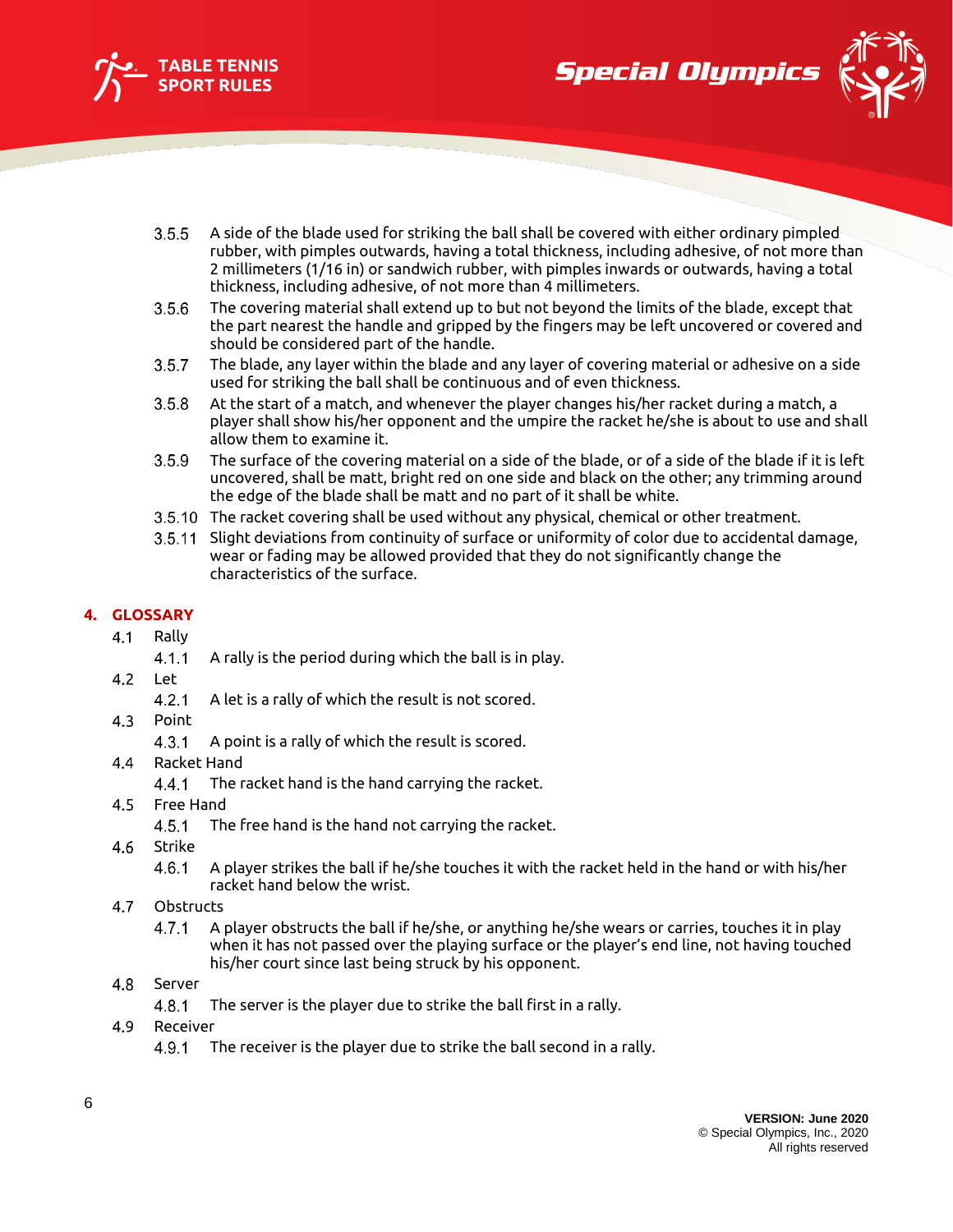





- 4.10 Umpire
	- 4.10.1 The umpire is the person appointed to control a match.
- 4.11 Wears or Carries
	- Anything that a player wears or carries includes anything that the player was wearing or carrying at the start of the rally.
- 4.12 Pass Over
	- The ball shall be regarded as passing over or around the net assembly if it passes over, under or outside the projectile of the net assembly outside the table or if, in a return, it is struck after it has bounced back over or around the net.
- 4.13 End line
	- 4.13.1 The end line shall be regarded as extending indefinitely in both directions.

## <span id="page-6-0"></span>**5. RULES OF COMPETITION**

- <span id="page-6-5"></span><span id="page-6-4"></span><span id="page-6-3"></span><span id="page-6-2"></span><span id="page-6-1"></span> $5.1$ Basic Rules for Singles and Doubles
	- $5.1.1$ A Game
		- 5.1.1.1 A game shall be won by the player or pair first scoring 11 points unless both players or pairs have scored 10 points. In this case, the winner shall be the player or pair scoring two points more than the opposing player or pair.
	- $5.1.2$ A Match
		- 5.1.2.1 A match shall consist of the best of any odd number of games.
	- $5.1.3$ The Choice of Ends and Service
		- 5.1.3.1 The choice of ends and the right to serve or receive first in a match shall be decided by a coin toss.
		- The winner of the toss has the option to do one of the following:
			- 5.1.3.2.1 Choose to serve or receive first, and the loser shall have the choice of ends.
			- $5.1.3.2.2$ Choose an end, and the loser shall have the right to choose to serve or receive first
			- In doubles, the pair who has the right to serve first in the game shall  $5.1.3.2.3$ decide which partner shall do so.
			- $5.1.3.2.4$ In the first game of a match, the opposing pair shall then decide which partner will receive first.
			- 5.1.3.2.5 In subsequent games of a match, the serving pair will choose its first server, and the first receiver will then be established automatically to correspond to the first server.
	- 5.1.4 The Change of Ends
		- The player or pair starting at one end in a game shall start at the other end in the  $5.1.4.1$ next game of the match. In the last possible game of the match, the players or pairs shall change ends when first one player or pair scores five points.
	- $5.1.5$ The Order of Play
		- In singles, the server shall first make a good service, the receiver shall then make a good return and, thereafter, service and receiver alternately shall each make a good return.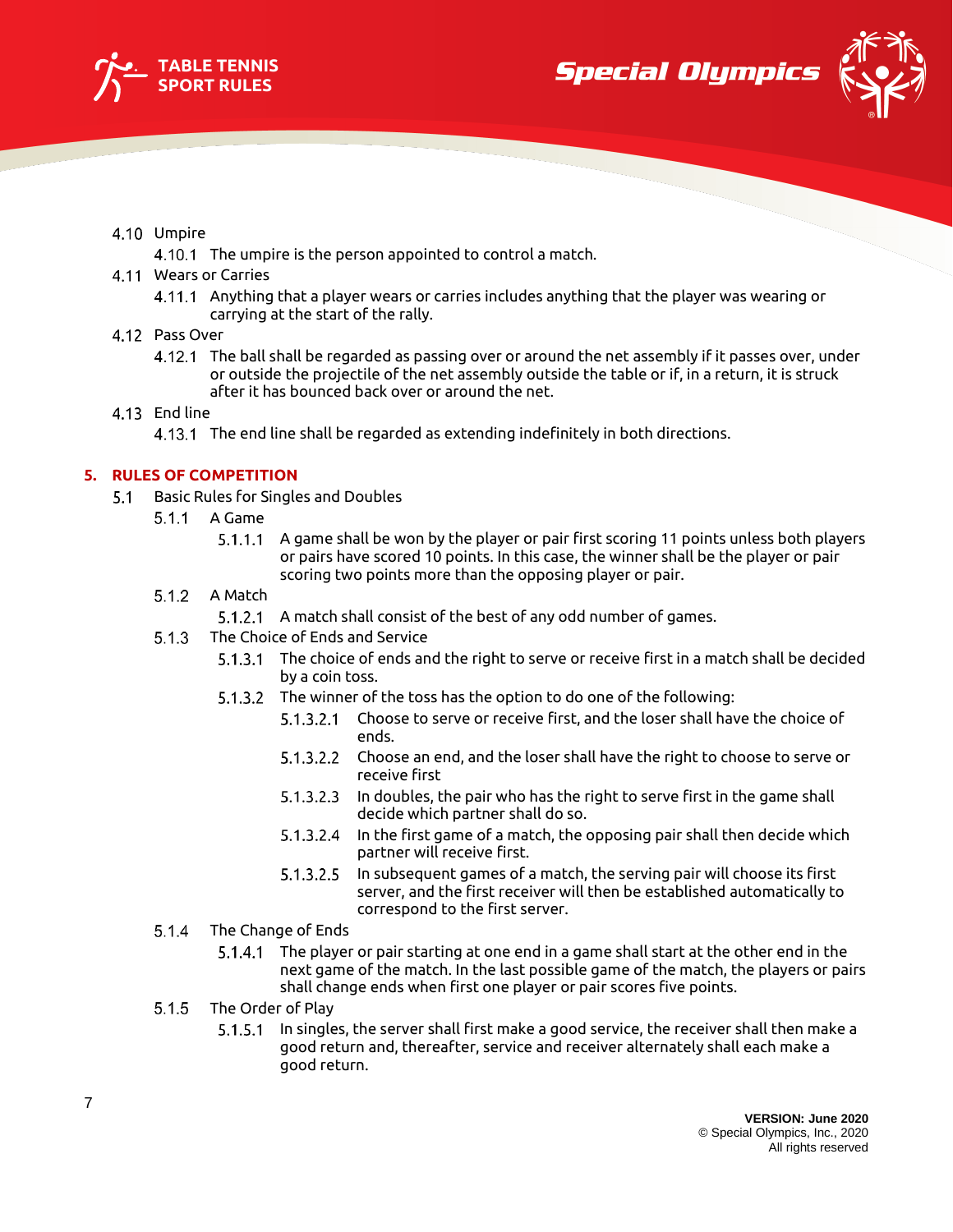



- 
- In doubles, the server shall first make a good service, the receiver shall then make a good return, the partner of the server shall then make a good return, the partner of the receiver shall then make a good return and, thereafter, each player alternately in that sequence shall make a good return.
- <span id="page-7-0"></span> $5.1.6$ The Change of Service
	- After each two points have been scored, the receiving player or pair shall become  $5.1.6.1$ the serving player or pair and so on until the end of the game, unless both players or pairs score 10 points or the expedite system is in operation (when the sequence of serving and receiving shall be the same, but each player shall serve for only one point in turn).
	- 5.1.6.2 Doubles
		- The first two services shall be delivered by the selected partner of the  $5.1.6.2.1$ pair which has the right to serve and shall be received by the appropriate partner of the opposing pair.
		- $5.1.6.2.2$ The second two services shall be delivered by the receiver of the first two services and shall be received by the partner of the first server.
		- $5.1.6.2.3$ The third two services shall be delivered by the partner of the first server and shall be received by the partner of the first receiver.
		- The fourth two services shall be delivered by the partner of the first 5.1.6.2.4 receiver and shall be received by the first server.
		- 5.1.6.2.5 The fifth two services shall be delivered and received as the first two services, and so on, until the end of the game or if the score is tied at 20 points.
		- In each game of a doubles match, the initial order of receiving shall be  $5.1.6.2.6$ opposite to that in the immediately preceding game.
	- 5.1.6.3 When the score is tied at 10 points, the sequence of serving and receiving shall be the same, but each player shall deliver only one service in turn until the end of the game.
	- 5.1.6.4 The player or pair who serves first in a game shall receive first in the immediately subsequent game and so on, until the end of the match.
- <span id="page-7-1"></span>Out of Order of Serving, Receiving or Ends  $5.1.7$ 
	- 5.1.7.1 If by mistake, the players have not changed ends when ends should have been changed, play shall be interrupted as soon as the error is discovered and the players shall change ends.
	- If by mistake a player serves or receives out of turn, play shall be interrupted and shall continue with that player serving or receiving who, according to the sequence established at the beginning of the match, should be server or receiver.
	- 5.1.7.3 In any circumstances, all points scored before the discovery of an error shall be considered valid.
- <span id="page-7-2"></span> $5.1.8$ A Good Service
	- 5.1.8.1 Service shall start with the ball resting freely on the open palm of the server's stationary free hand.
	- 5.1.8.2 The free hand and the racket shall be above the level of the playing surface from the last moment at which the ball is stationary on the palm of the free hand until the ball is struck in service.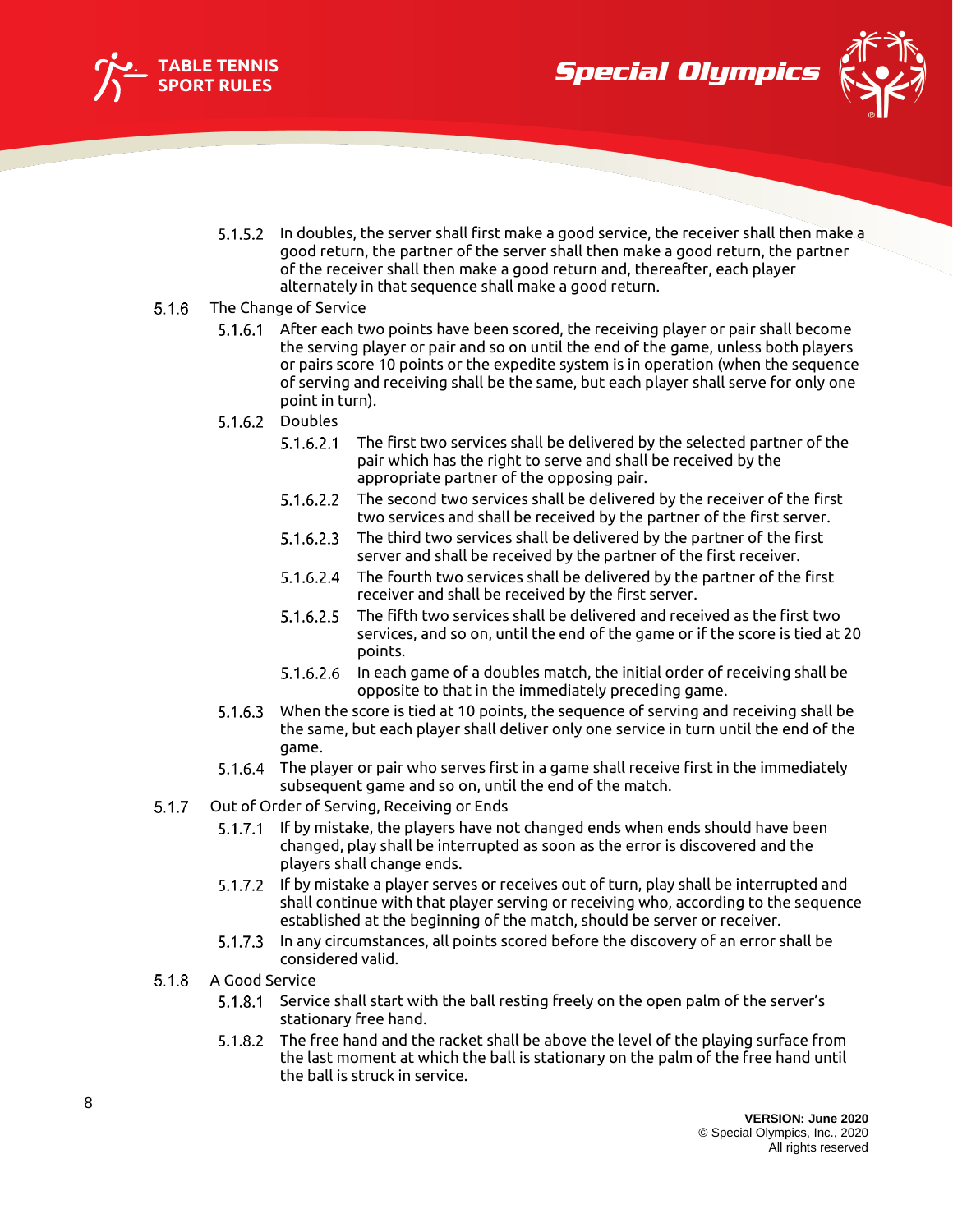





- 5.1.8.3 The server shall then project the ball upwards, by hand only and without imparting spin, so that it rises near vertically from the palm of the hand at least 16 centimeters (6 in).
- 5.1.8.4 As the ball descends from the height of its trajectory, the server shall strike it so that it touches first his/her own court then passes directly over the net or its supports and subsequently touches the receiver's court.
- In doubles, the points of contact of the ball with the playing surface shall touch  $5.1.8.5$ successively the right half court of server and receiver.
- If, in attempting to serve, a player fails to strike the ball while it is in play, he/she shall lose a point.
- 5.1.8.7 As soon as the ball has been projected, the server's free arm and hand shall be removed from the space between the ball and the net. The space between the ball and the net is defined by the ball, the net and its indefinite upward extension.
- 5.1.8.8 Where there is a clear failure to comply with the requirements for a good service, no warning should be given, and a point should be awarded to the opponent.
	- $5.1.8.8.1$ Except when an assistant umpire has been appointed, the umpire may, on the first occasion in a match at which he/she has a doubt about the correctness of a player's service, interrupt play and warn the server without awarding a point. On any subsequent occasion in the same match in which the same player's service action is of doubtful correctness, for the same or for any other reason, the player shall not be given the benefit of the doubt and shall lose a point.
	- 5.1.8.8.2 Strict observance of the prescribed method of service may be waived (when the umpire is notified before play begins) if compliance is prevented by a physical disability.

### <span id="page-8-0"></span>5.1.9 A Good Return

- The ball, having been served or returned in play, shall be struck so that it passes over or around the net assembly and touches the opponent's court either directly or after touching the net assembly.
- If the ball, having been served or returned in play, returns with its own impetus over the net, it may be struck so that it directly touches the opponent's court.

### <span id="page-8-1"></span>5.1.10 Ball in Play

5.1.10.1 The ball shall be in play from the last moment at which it is stationary before being projected in service until it touches anything other than the playing surface, the net assembly, the racket held in the hand or the racket hand below the wrist, or if the rally is otherwise decided as a let or a point.

### <span id="page-8-2"></span>5.1.11 A Let

- 5.1.11.1 A rally is a let in the following instances:
	- 5.1.11.1.1 If the ball served, in passing over or around the net, touches it or its supports, provided the service is otherwise good or is obstructed by the receiver or his partner.
	- 5.1.11.1.2 If the service is delivered when, in the opinion of the umpire, the receiving player or pair is not ready, provided that neither the receiver nor his/her partner attempts to strike the ball.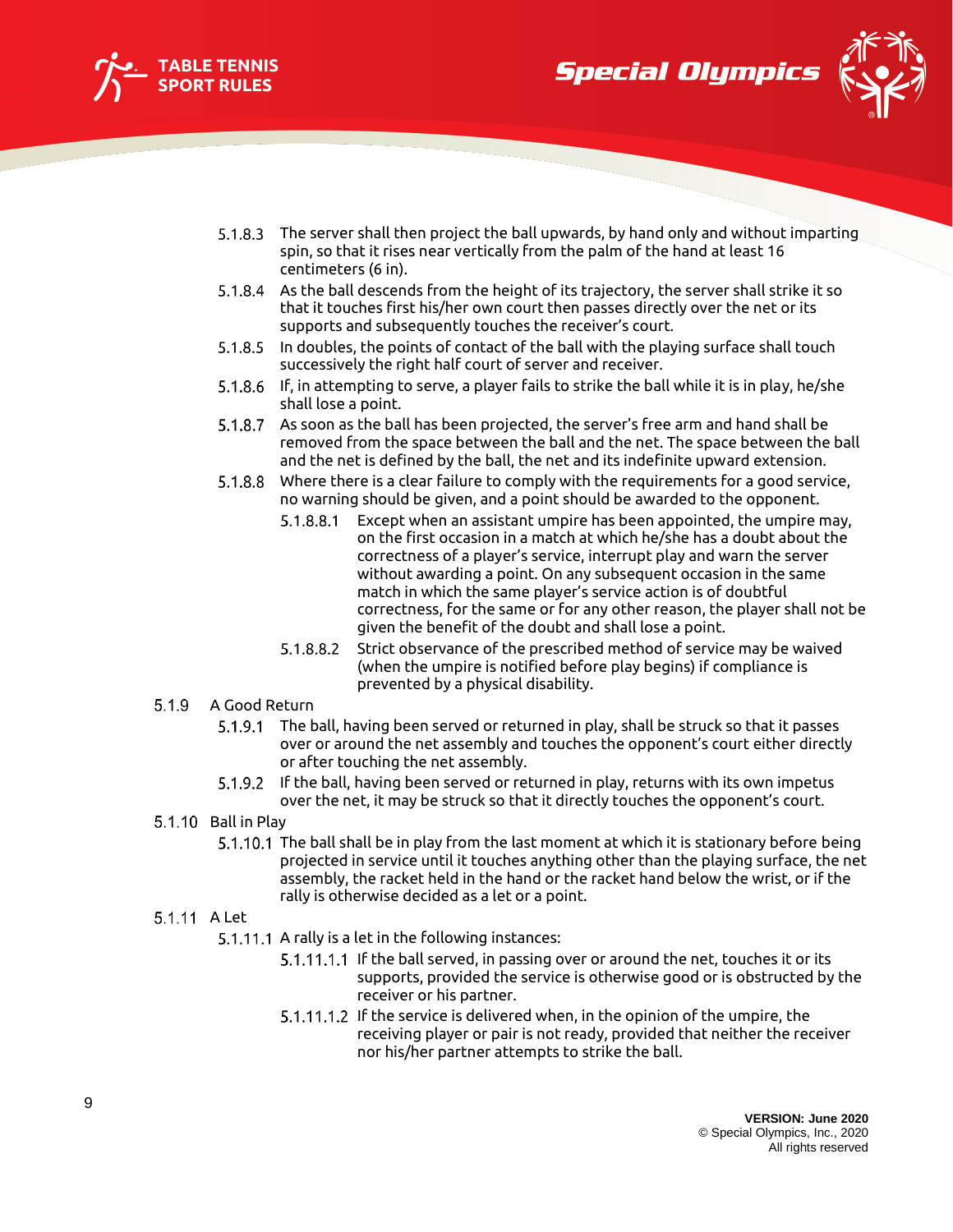





- 5.1.11.1.3 If, in the opinion of the umpire, failure to make a good service or a good return or otherwise to comply with the rules is due to a disturbance outside the control of the player.
- 5.1.11.1.4 If the rally is interrupted for correction of an error in playing order or ends.
- 5.1.11.1.5 If the service is interrupted for warning a player for a service of doubtful correctness.
- 5.1.11.1.6 If the conditions of play are disturbed in a way which, in the opinion of the umpire, is likely to affect the outcome of the rally.
- <span id="page-9-0"></span>5.1.12 Loss of a Point
	- Unless the rally is a let, a player will lose a point in the following situations:
		- 5.1.12.1.1 If the player fails to make a good service.
		- 5.1.12.1.2 If the player fails to make a good return.
		- 5.1.12.1.3 If the player obstructs the ball.
		- 5.1.12.1.4 If the player strikes the ball with a side of the racket blade having an illegal surface.
		- 5.1.12.1.5 If the player, or anything he/she wears or carries, moves the playing surface while the ball is in play.
		- 5.1.12.1.6 If the player's free hand touches the playing surface while the ball is in play.
		- 5.1.12.1.7 If the player or anything he/she wears or carries touches the net assembly while the ball is in play.
		- 5.1.12.1.8 In doubles, if the player strikes the ball out of proper sequence except where there has been a genuine error in playing order.
- $5.2$ Modifications for Wheelchair Competition
	- $5.2.1$ All competitors shall compete in wheelchairs.
		- 5.2.1.1 A cushion of any size and make, of any combination of foam rubber, may be used.
		- 5.2.1.2 The wheelchair is not required to have a back support.
	- $5.2.2$ The table shall not have any physical barrier that can in any way hinder the normal and legal movement of the competitor's wheelchair.
	- $5.2.3$ In service, the receiver is required to make a good return. However, if the receiver strikes the ball before it crosses a sideline or takes a second bounce on his side of the playing surface, the service shall be considered good, and no let shall be called.
		- In service, wheelchair players are not required to project the ball upward from the  $5.2.3.1$ palm of the free hand. Players in these classes may hold the ball and project it upward in any manner. Regardless of the method, no spin may be imparted to the ball. Responsibility still rests with the server to serve so that the legality of the serve can be checked by the umpire
	- Wheelchair players may touch the playing surface with their free hand during play without  $5.2.4$ losing the point; however, they may not use the free hand on the table for support while striking the ball, provided the playing surface has not been moved.
	- $5.2.5$ The competitor's feet or footrests may not touch the floor during play.
	- $5.2.6$ Competitors may not rise noticeably off their cushions during play.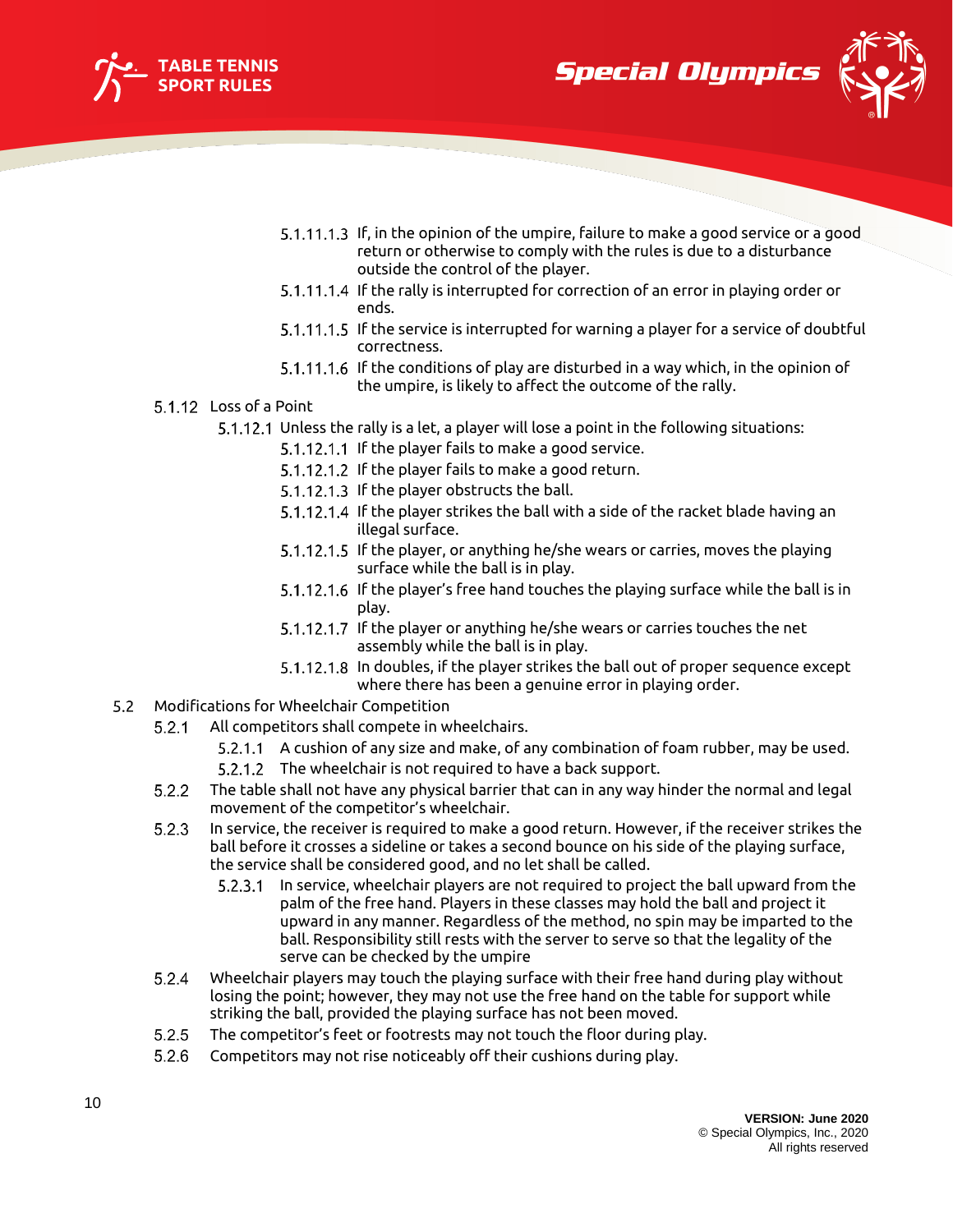





- $5.2.7$ In doubles service, the ball may leave by the sideline of the receiver's right half court. The server shall first make a good service, and the receiver shall make a good return, and thereafter either player of a pair may return the ball. A player's wheelchair shall not protrude beyond an imaginary extension of the center line of the table. If it does, the umpire shall award a point to the opposing pair.
- <span id="page-10-1"></span><span id="page-10-0"></span>5.3 Individual Skills Competition
	- $5.3.1$ Hand Toss
		- 5.3.1.1 Athlete uses one or both hands to toss the ball in the air for a period of 30 seconds. The athlete may catch or slap the ball and is awarded one point each time the ball hits his/her hand. If the athlete loses control of the ball, give him/her another ball and continue the count.
	- $5.3.2$ Racket Bounce
		- Athlete scores one point for each time he/she uses the racket to bounce the ball upward in the air over the course of 30 seconds. If the athlete loses control of the ball, hand him/her another ball and continue the count.
	- 5.3.3 Forehand Volley
		- Athlete stands on his/her side of the table with another player (feeder) on the other side. Using a total of five balls, the feeder tosses each ball to the athlete's forehand side. The athlete scores one point for hitting the ball back to the feeder's side of the table. The ball must hit the table to count as a point. The athlete scores five points for hitting into either service box.

#### <span id="page-10-3"></span><span id="page-10-2"></span> $5.3.4$ Backhand Volley

- 5.3.4.1 Same as forehand volley, except the feeder sends the ball to the athlete's backhand side.
- <span id="page-10-4"></span> $5.3.5$ Serve
	- The athlete shall serve five balls from the right side of the table and five balls from the left side of the table. A ball that lands in the correct service box will count as one point.
- 5.3.6 Final Score
	- A player's final score is determined by adding together the scores achieved in each of the five events which comprise the Individual Skills Contest.
- <span id="page-10-5"></span> $5.4$ Unified Sports Doubles and Mixed Doubles
	- $5.4.1$ Each Unified Sports doubles team shall consist of one athlete and one partner.
	- $5.4.2$ Each team shall determine its own order of service.
- 5.5 Target Serve
	- $5.5.1$ The athlete shall serve five balls from the right side of the table and five balls from the left side of the table. A ball that lands in the correct service box will count as one point.
- 5.6 Racket Bounce
	- $5.6.1$ Using the racket, the athlete attempts to hit the ball upwards into the air as many times as possible during a 30-second time limit.
	- $5.6.2$ If the athlete loses control of the ball, the official may hand him/her another ball and continue the count.
	- $5.6.3$ The athlete is given two 30-second rounds. The highest score from either of the two rounds shall be recorded.